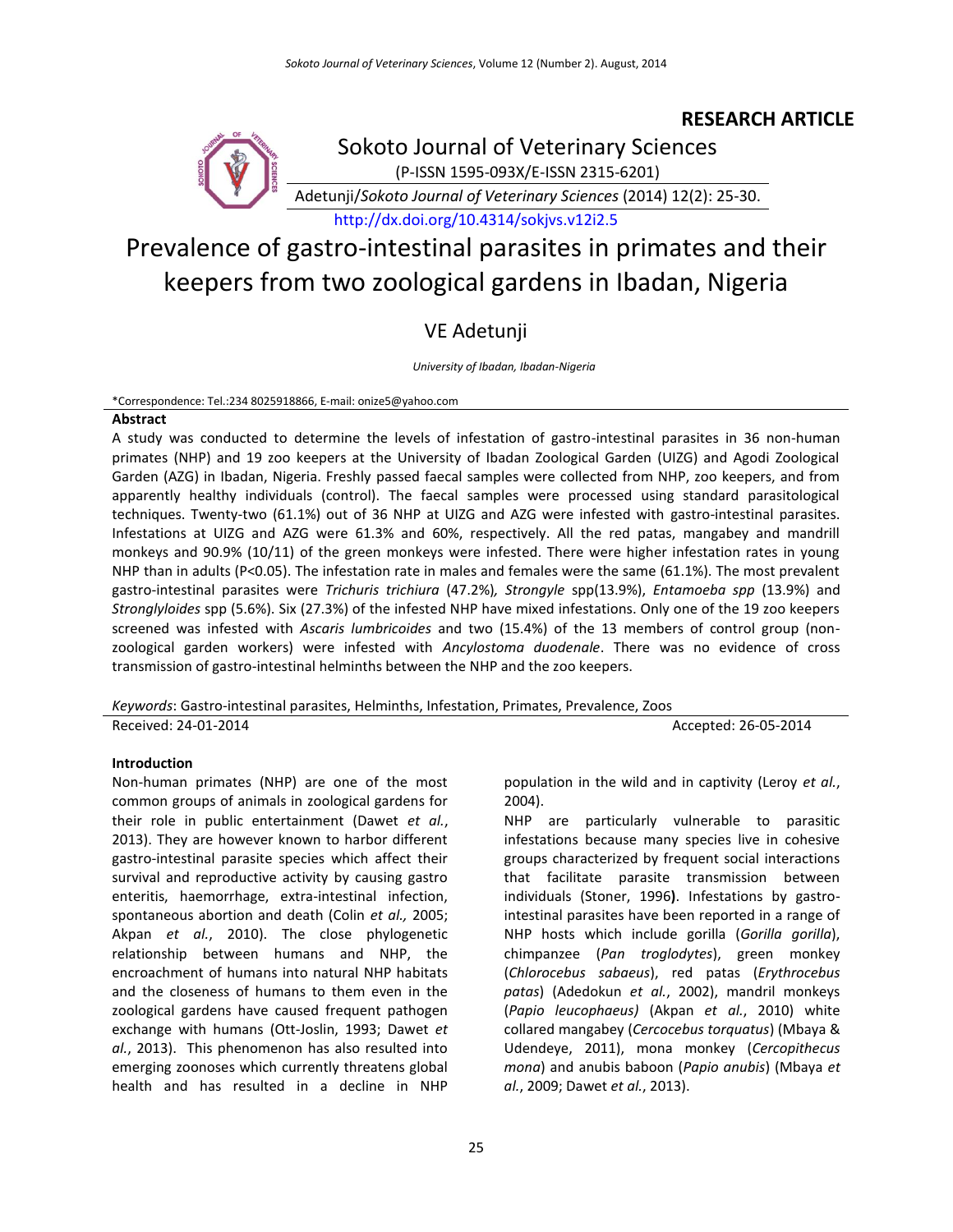Studies on the prevalence of gastro-intestinal parasite infestation in NHP in several zoological gardens showed that 13.63% (3/22) at the State Zoo, India (Bichitra *et al.*, 2012), 19.1% (19/99) at Negara Zoo in Malaysia (Lim *et al.*, 2008), 75% (6/8) at Negede Zoo, Owerri, Nigeria (Opara *et al.*, 2010) 88.7% in Barbados Primate Research Centre and Wildlife Reserve (BPRCWR) in the Caribbean (Mutani *et al.*, 2003) and 100% of the 31 NHP at the Zoological Garden in Jos, Nigeria (Dawet *et al.*, 2013) were infested.

This study was designed to determine the levels of gastro-intestinal infestation in NHP and the zoonotic implications in the two zoological gardens in Ibadan, Nigeria.

#### **Materials and methods**

#### *Study location and animals*

The UIZG was established in 1949 and is located at the University of Ibadan campus (latitude 07<sup>o</sup>.26.631'N and longitude 03<sup>o</sup>.53.691'E). The AZG established in 1967 is located along Secretariat-Mokola Road in Ibadan (latitude  $07^{\circ}$ 24.360<sup>1</sup>N and longitude 03<sup>o</sup> 54.027<sup>1</sup>E). Ibadan has a typical tropical climate with distinct rainy and dry seasons. Temperatures range from  $21.4^{\circ}$ C and  $26.7^{\circ}$ C and a rainfall of 1420.1mm spread over 109 days (http://en.wikipedia.org/wiki/Ibadan). The two zoological gardens have array of exotic species including 31 NHP at UIZG and five at AZG, belonging to eight species (Table 1). These are anubis baboon (*Papio anubis*), mandrill monkey (*Papio leucophaeus*), mangabey monkey (*Cercocebus torquatus*), green monkey (*Chlorocebus sabaeus*), red patas (*Erythrocebus patas*), mona monkey (*Cercopithecus mona*), putty nosed monkey (*Cercopithecus nictitans*) and chimpanzee (*Pan troglodytes*). NHP in puberty were regarded as adults and others as young.

The Animal Care and Use Research Ethics Committee of University of Ibadan appoved the conduct of the research. The Directors of the UIZG and AZG approved the conduct of the study on the NHP in their gardens.

#### *Sample collection*

Fresh faecal samples (10-15 gram) were collected into sterile glass vials as described by Dawet *et al.,* (2013) from each of the 36 NHP, 19 zoo keepers and 13 apparently healthy individuals not working in the zoological gardens (as control). The samples were labeled indicating name, age, sex, species and date of collection, kept inside a cooler and transported to the Parasitology laboratory for examination.

#### *Laboratory examination*

In the laboratory, faecal samples were immediately examined physically within 3-4 hours for evidences of tapeworm proglottids after which they were processed using wet preparation, flotation and sedimentation methods as described by Gillespie (2006). Egg and oocyst counts per gram of faeces (epg & opg) were determined by the modified MacMaster technique using saturated sodium chloride solution as floating medium (Anon, 1977). Faecal culture was carried out followed by larval recovery using the modified Baerman's technique (Hanseen & Perry, 1994) while oocysts were sporulated according to the methods of Levine (1977). Identification of helminth ova, infective larvae and oocysts were done by standard parasitological criteria (Soulsby, 1982). Larval culture was carried out on all faecal samples using test-tube filter paper technique as described by Muller-Graf *et al,* (1996). After screening, infested NHP were treated with prazisam plus® (Vetoquinol India Animal Health Pvt Ltd), a broad spectrum anthelmintic which contains the following active ingredients: praziquantel (5mg/kg), pyrantel pamoeate (14mg/kg) and fenbendazole (50mg/kg). Provisions were made for infested zoo keepers to visit the hospitals for treatment. Faecal samples of infested NHP and zoo keepers were further screened to ascertain the success of the treatments.

#### *Data Analysis*

Data obtained were summarized as means + Standard deviation. Infestation rates between the sexes and age groups were determined and compared statistically using the Chi-square  $(X^2)$ method (Bamgboye, 2008). Differences were considered statistically significant at the 5% Confidence level.

#### **Results**

Out of a total of 36 NHP examined at the UIZG and AZG, 22 (61.1%) were infested with gastro-intestinal parasites (Table 1). Infestation rates at UIZG and AZG were 61.3% and 60%, respectively.

All the red patas, mangabey and mandrill monkeys at the two zoological gardens were infested. Whereas all the green monkeys at UIZG were infested, only 50% of them at AZG were infested. None of the mona monkey, putty-nosed monkey, anubis baboon and chimpanzee, was infested.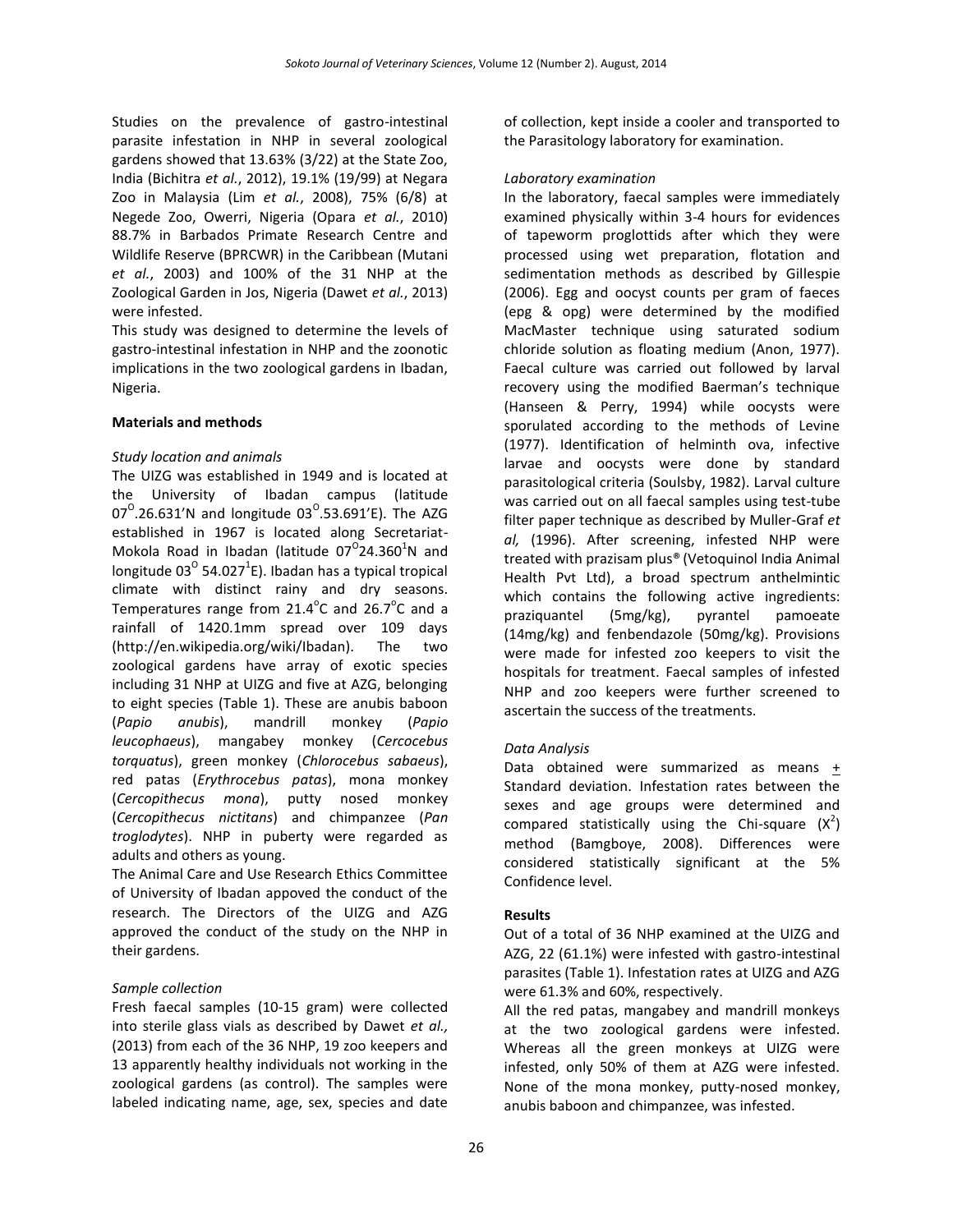Whereas there was a significant higher infestation rate in young NHP (76.5%) than in the adult NHP (47.4%) (P<0.05), the infestation rates in both males and females were the same (61.1%) (Table 2)

A total of four parasites were identified in NHP in the two zoological gardens, consisting of three nematodes species and one protozoa. Infestations with trematodes and cestodes were not detected. Higher occurrence of helminths (61.1%) was observed compared to protozoa (13.9%). The most prevalent gastro-intestinal helminths were; *T.* 

*trichiura* with an overall prevalence of 47.2%, followed by *Strongyle spp* with 13.9% and *Strongyloides* spp with 5.6%. *Entamoeba spp* is the only protozoa detected in 13.9% of the NHP. Six (27.3%) of the infested NHP have mixed infestations with *T. trichiura*. Whereas four red patas at UIZG and one red patas at AZG were also infested with *Entamoeba spp* and *Strongyloides* spp, respectively while one mandrill (also at AZG) had in addition *Strongyloides* spp and *Entamoeba* spp (Table 1).

**Table 1**: Prevalence of gastro-intestinal parasites among species of Non-human primates at the two zoological gardens in Ibadan, Nigeria

| Species of Non-                        | No           | Parasites encountered    | No.             | Epg/                     |  |  |  |  |
|----------------------------------------|--------------|--------------------------|-----------------|--------------------------|--|--|--|--|
| <b>Human Primates</b>                  | Examined     |                          | Infested<br>(%) | $Opg_{+}(SD)$            |  |  |  |  |
| University of Ibadan zoological garden |              |                          |                 |                          |  |  |  |  |
| Green monkeys                          | 10           | (1) Trichuris trichiuria | 10 (100)        | $175+100.0^a$            |  |  |  |  |
| (Chlorocebus sabaeus)                  |              |                          |                 |                          |  |  |  |  |
| Mandrill monkeys                       | 3            | (1)Strongyle spp.        | 3(100)          | $500+173.2$ <sup>a</sup> |  |  |  |  |
| (Papio leucophaeus)                    |              |                          |                 |                          |  |  |  |  |
| Mangabey monkeys                       | 2            | (1)Strongyle spp.        | 2(100)          | 400 $+$ 141.4 $a$        |  |  |  |  |
| (Cercocebus torquatus)                 |              |                          |                 |                          |  |  |  |  |
| Mona monkeys                           | 4            | $\pmb{0}$<br>None        |                 | $\pmb{0}$                |  |  |  |  |
| (Cercopithecus mona)                   |              |                          |                 |                          |  |  |  |  |
| Putty-nose monkeys                     | 2            | None                     | $\mathbf 0$     | $\mathbf 0$              |  |  |  |  |
| (Cercopithecus nictitans)              |              |                          |                 |                          |  |  |  |  |
| Red patas                              | 4            | (1) Trichuris trichiuria | 4(100)          | 500+141.0 $a$            |  |  |  |  |
| (Erythrocebus patas)                   |              | (2) Entamoeba spp        | 4(100)          | $1,550+245.0^b$          |  |  |  |  |
| Anubis baboon                          | 4            | None                     | 0               | 0                        |  |  |  |  |
| (Papio anubis)                         |              |                          |                 |                          |  |  |  |  |
| Chimpanzee<br>2                        |              | None                     | $\mathbf 0$     | $\bf{0}$                 |  |  |  |  |
| (Pan troglodytes)                      |              |                          |                 |                          |  |  |  |  |
| Sub-total                              | 31           |                          | 19 (61.3)       |                          |  |  |  |  |
| Agodi Zoological garden                |              |                          |                 |                          |  |  |  |  |
| Green monkeys                          | 2            | (1) Trichuris trichiuria | 1(50)           | 150 <sup>3</sup>         |  |  |  |  |
| (Chlorocebus sabaeus)                  |              |                          |                 |                          |  |  |  |  |
| Mandrill monkeys                       | 1            | (1) Trichuris trichiuria | 1(100)          | 500 <sup>a</sup>         |  |  |  |  |
| (Papio leucophaeus)                    |              | (2) Strongyloides        | 1(100)          | 300 <sup>a</sup>         |  |  |  |  |
|                                        |              | (3) Entamoeba spp        | 1(100)          | 1,500 <sup>b</sup>       |  |  |  |  |
| Red patas                              | $\mathbf{1}$ | (1) Trichuris trichiuria | 1(100)          | 100 <sup>a</sup>         |  |  |  |  |
| (Erythrocebus patas)                   |              | (2) Strongyloides        | 1(100)          | 400 <sup>a</sup>         |  |  |  |  |
| Chimpanzee                             | 1            | None                     | 0               | $\mathbf 0$              |  |  |  |  |
| (Pan troglodytes)                      |              |                          |                 |                          |  |  |  |  |
| Sub-total                              | 5            |                          | 3(60.0)         |                          |  |  |  |  |
| Grand total                            | 36           |                          | 22(61.1)        |                          |  |  |  |  |
| $\overline{a}$<br><sub>b</sub>         |              |                          |                 |                          |  |  |  |  |

Note=<sup>a</sup>-epg, <sup>b</sup>-opg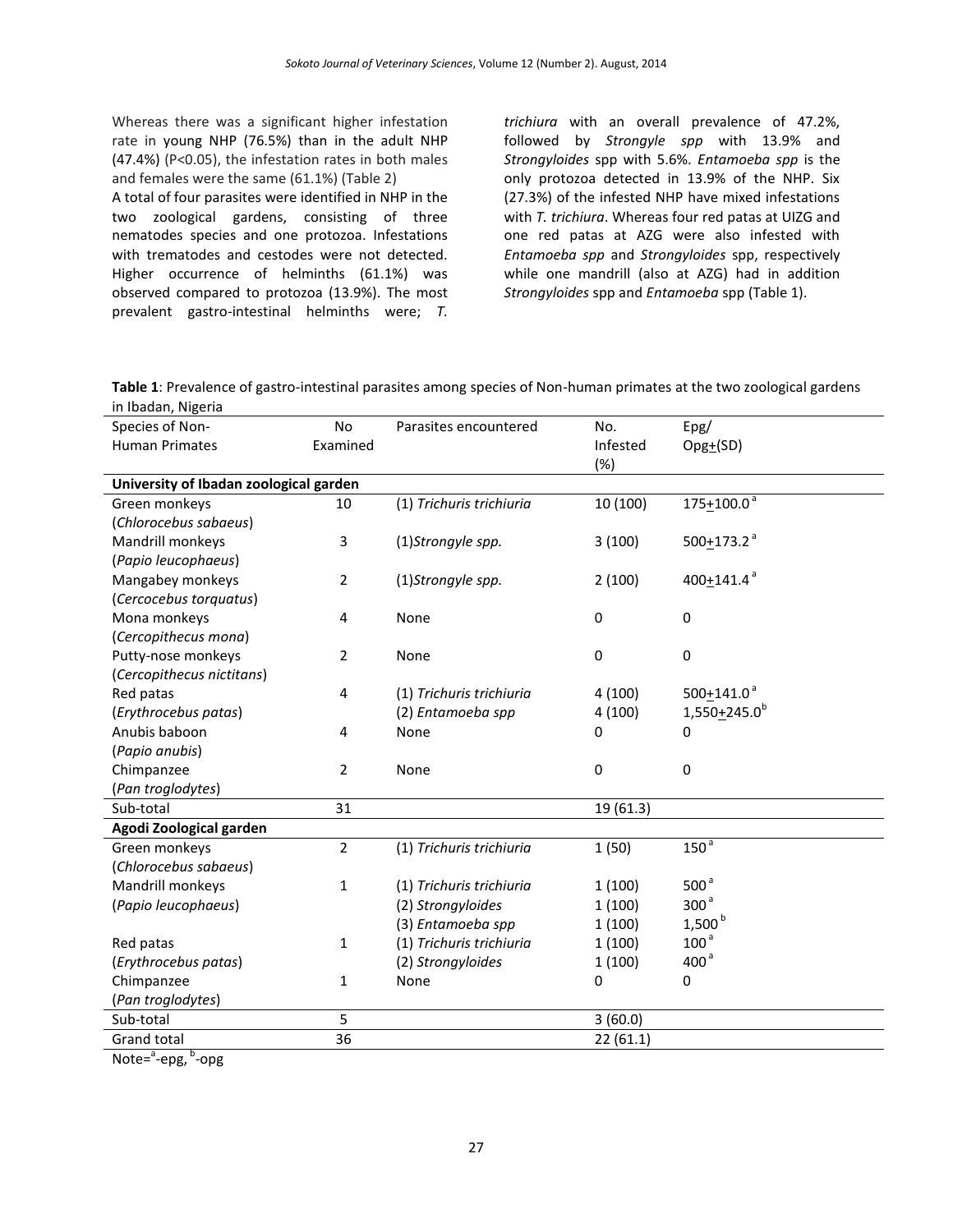| Age                                    | Sex       | Number   | Number       | % positive |  |
|----------------------------------------|-----------|----------|--------------|------------|--|
|                                        |           | examined | Positive     |            |  |
| University of Ibadan Zoological Garden |           |          |              |            |  |
| Young                                  | Male      | 8        | 5            | 71.4       |  |
|                                        | Female    | 7        |              | 100.0      |  |
|                                        | Sub-total | 15       | 12           | 80.0       |  |
| Adult                                  | Male      | 8        | 4            | 50.0       |  |
|                                        | Female    | 8        | 3            | 35.5       |  |
|                                        | Sub-total | 16       |              | 43.8       |  |
|                                        | Total     | 31       | 19           | 61.4       |  |
| Agodi Zoological Garden                |           |          |              |            |  |
| Young                                  | Male      | 1        | $\mathbf{1}$ | 100        |  |
|                                        | Female    |          | 0            | 0          |  |
|                                        | Sub-total | 2        | 1            | 50.0       |  |
| Adult                                  | Male      | 1        | 1            | 100        |  |
|                                        | Female    | 2        |              | 50.0       |  |
|                                        | Sub-total | 3        | 2            | 66.7       |  |
|                                        | Total     | 5        | 3            | 61.3       |  |

|                                                       |  |  |  | <b>Table 2:</b> Prevalence of gastro-intestinal parasites among different sexes and ages of non-human |  |  |  |  |  |  |  |  |
|-------------------------------------------------------|--|--|--|-------------------------------------------------------------------------------------------------------|--|--|--|--|--|--|--|--|
| primates at the zoological gardens in Ibadan, Nigeria |  |  |  |                                                                                                       |  |  |  |  |  |  |  |  |

#### **Discussion**

Sixty-one % and 60.0% of infested NHP hosted gastro-intestinal nematodes at UIZG and AZG, respectively (Table 1). These results are similar to 61.5% reported in NHP at UIZG by Akinboye *et al.* (2010) and to the reports of 64% found at a zoological garden in Kenya (Munene *et al.,* 1998), but very high when compared with 13.63% in Assam State Zoo and 29% at Mahendra Choudhury zoological park, Punjab both in India (Bichitra *et al.*, 2012 and Singh *et al.*, 2008). The relatively high prevalence of helminthiasis NHP found in this study could be due to lack of periodic use of antihelminthic on the animals and inadequate hygienic measures in their management.

The apparent species susceptibility to helminth infestations in this study could be due to the fact that same species of monkeys are kept in the same cages at UIZG making them prone to sharing infestations and thereby giving a wrong impression of specie susceptibility.

The lack of significant difference in the infestation rates among genders of NHP in this study is similar to the findings of Mutani *et al.* (2003) in captive NHP at BPRCWR in the Carribean. No reason can be given for this observation. The higher rate of infestation among young as compared to the adult NHP is similar to the findings of Mbaya & Udendeye (2011) who reported higher infestation rates of gastrointestinal helminths and protozoa in young NHP than adults at Afi mountain primate sanctuary in Calabar, Nigeria. This could be due to higher susceptibility to helminthiasis among young animals than adults and lack of premunity in the young (Soulsby, 1982; Adejinmi & Harrison, 1996).

The higher occurrence of helminths than protozoa obtained in this study is similar to the findings of Munene *et al.* (1998) who reported higher prevalence of helminths (64.4%) than protozoa (17.1%) at a zoological garden in Kenya. This may be due to favourable climatic factors which provide optimal conditions for viability of parasite eggs and ova (Soulsby, 1982). The possiblity of recent treatments of some of the NHP with amoebicide may also not be ruled out. This is however in contrast to the findings of Dawet *et al.* (2013) in Jos zoological garden, Nigeria, Lim *et al.* (2008) in a zoological garden at Kuala Lumpur in Malaysia and Levecke *et al.* (2007) in four zoological gardens in Belgium.

The observation that *Trichuris* was the most frequent parasite in the two study sites (UIZG and AZG) is in agreement with the findings of Akinboye *et al.* (2010), Munene *et al.* (1998), Bichitra *et al.* (2012) and Dawet *et al.* (2013). The reason for this observation is not clear. The Entamoeba species identified in this study may be the pathogenic *E.*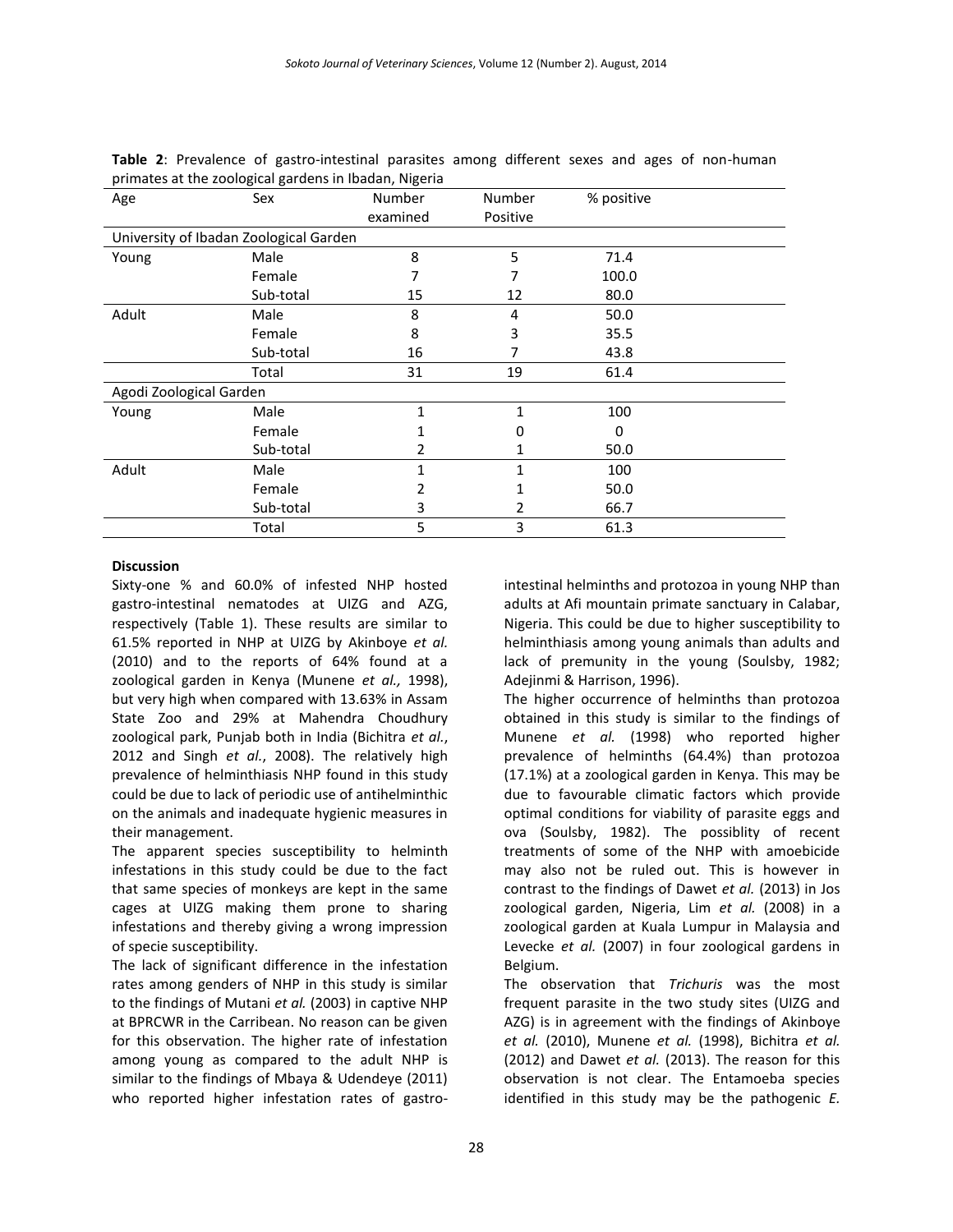*histolytica* or *E. coli* or even the non-pathogenic *E. dispar* or *E. moshkovskii*. Molecular diagnostic techniques would be required to differentiate among these (Levecke *et al*., 2007).

Although the parasites identified in this study are of zoonotic importance (Soulsby, 1982), there is no evidence of cross transmission of gastro-intestinal helminths between the NHP and their human handlers at the two zoological gardens. The only infested NHP handler had *A. lumbricoides* which was not found in any of the NHP. This is in contrast to the findings of Adekunle & Olayide (2008) and Akinboye *et al.* (2010) who reported that 64% and 81.1%,

#### **References**

- Adedokun OA, Adedokun RAM, Emikpe BO, Ohore, OG, Oluwayelu, DO & Ajayi OL (2002). Concurrent fatal helminthosis and balantidosis in red monkey (*Erythrocebus patas*) in Ibadan, Nigeria. *Nigerian Veterinary Journal*, **23**(2): 56-59.
- Adekunle BA & Olayide JA (2008). Preliminary investigation of zooarthroponosis in Nigerian zoological garden. *Veterinary Research*, **2**(3-4): 38-41.
- Adejinmi JO & Harrison, LJS (1996). Parasitic nematodes of domestic ruminants in Nigeria: Epidemiology. *Tropical Veterinarian*, **14**(1): 3-15.
- Akinboye DO, Ogunfetimi AA, Fawole O, Agbolade O, Ayinde OO, Atulomah NOS, Amosun AM & Livingstone R (2010). Control of parasitic infections among workers and inmates in a Nigerian zoo. *Nigerian Journal of Parasitology*, **31**(1): 117-120.
- Akpan PA, Abraham JT & Ekwetiong PO (2010). Survey of gastro-intestinal parasites of chimpanzees and drill monkeys in Drill Ranch, Calabar, Cross River State, Nigeria. *African Research Review*, **4**(3a): 334-340.
- Anonymous (1977). *Manual of Veterinary Parasitology Laboratory Techniques*. Technical Bulletin No. 18, Ministry of Agriculture, Fisheries and Food, London, Pp 129-132.
- Bamgboye, EA (2008). *A Companion of Medical Statistics, (2nd edition)*, Folbam Publishers, Ibadan, Pp 200.
- Bichitra GN, Saidul I & Apurba C (2012).Prevalence of parasitic infection in captive non human primates of Assam State Zoo, *India. Veterinary World*, **5**(10): 614-616.

respectively of zoo keepers at UIZG were positive for *T. trichiura* and other helminth ova. The zoo keepers possibly received anti-parasitic therapy as suggested by Adekunle & Olayide (2008).

It is therefore recommended that all new NHP should be quarantined before mixing them with existing ones. All NHP in the zoo should also be regularly screened and protected with appropriate chemoprophylaxis. Furthermore, all zoo workers should wear protective clothing when on duty and should be advised to go for routine screening and regular deworming.

- Colin AC, Thomas GR & Tony LG (2005). Primates and the ecology of their infectious diseases: How will anthropogenic change affect hostparasite interactions? *Evolutionary Anthropology*, **14**(4): 134-144.
- Dawet A, Yakubu DP & Butu HM (2013). Survey of gastrointestinal parasites of non-human primates in Jos zoological Garden. *Journal of Primatology*, **2**(1): 1-3.
- Gillespie TR (2006). Non-invasive assessment of gastrointestinal parasite infestations in freeranging primates. *International Journal of Primatology*, **27**(4): 1129-1143.
- Hansen J & Perry B (1994). *The epidemiology, diagnosis and control of helminth parasites of ruminants*. International Laboratory for Research on Animal Diseases, Nairobi: Pp 80-92.
- Leroy EM, Rouguet P, Formenty P, Souquiere S, Kilbourne A, Forment JM, Bermejo M, Smit S, Karesh, W, Swanepoel, R, Zaki, SR & Rollin, PE (2004). Multiple ebola virus transmission events and rapid decline of Central African wildlife. *Science*, **303**(1): 387–390.
- Levecke B, Dorny P, Geurden T, Vercammen F & Vercruysse J (2007). Gastrointestinal protozoa in non-human primates of four zoological gardens in Belgium. *Veterinary Parasitology*, **148**(3-4): 236-246.
- Levine ND (1977). *Protozoan parasites of domestic animals and man*. Burgess Publishing Company: Mineapolis, Pp 133-155.
- Lim YAL, Ngui R, Shukuri J, Rohela M & MatNai HR (2008). Intestinal parasites in various animals at a zoo in Malaysia. *Veterinary Parasitology*, **157**(1-2): 154-159.